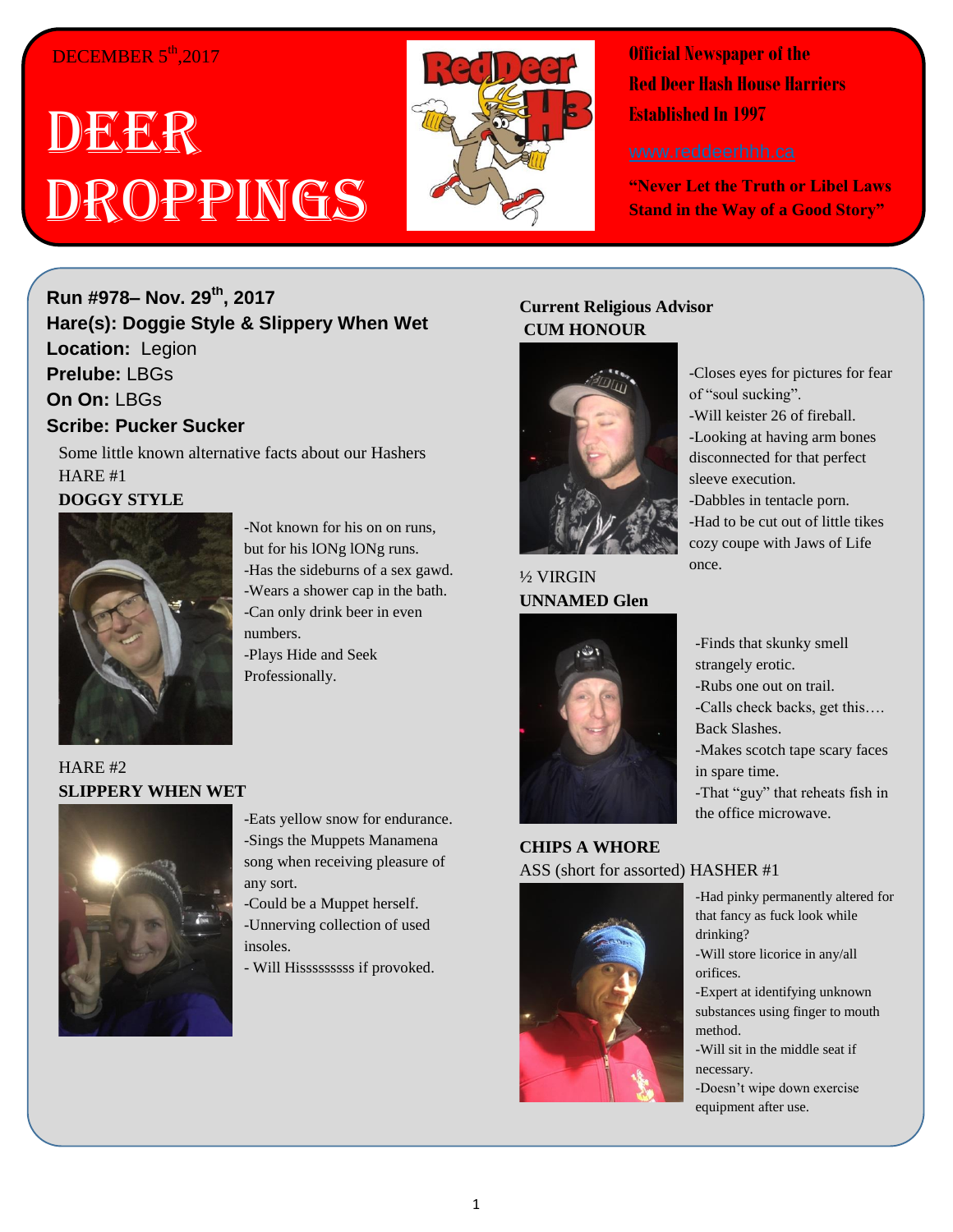#### ASS (short for assorted) HASHER #2 **HUMIDITITIES**



-Always has extra flashlights, batteries, flares, waterwings, and rubber duckies.

-Snorts flour to prepare for a run. -Donates extra boob sweat to the less fortunate.

-4 words: Ping Pong Party Tricks. -Will place one pubic hair in every dish made.

## ASS (short for assorted) HASHER #3 **MOBY'S DICK**



-Proficient at playing the Air Tuba at NO B's concertos.

-5 words: Extreme Ping Pong Party Tricks.

-Known for twerking while working.

-Did naked run wearing 3 socks. -Dicks a little small, but its allllllright

ASS (short for assorted) HASHER #4 **WET SPOT**



.-Gets called out for shortcutting, actually on squirrel lifesaving missions.

- -Drinks beer with a straw.
- -Can play armpit to tune of "assssssoul".
- -Frequently wears human cone of shame.
- -Pees standing up.

ASS (short for assorted) HASHER #5 **CURB CRAWLER**



-Master ninja of blurry shadows. -Has crazy long Vas Deferens. -Once ate a ketchup and mustard sandwich. -Joined a clicky pen band called the Pen Island Clickers. -Prominent member of our

"donating" community.

#### ASS (short for assorted) HASHER #6 **DRIPPING WET GAP**



-Charges other hashers to distract from own offences. -Won a wet tee shirt contest by eating the most wet tee shirts. -Throws napulous Nyquil parties. -Wears grocery bags under

socks.

-Marks checks using bare hands.

#### ASS (short for assorted) HASHER #7 **BROKEN BONER**



-Has tattoo of moustache under actual moustache incase of accidental moustache removal. -Wears weights in shoes for that extra Thun Thun Thun.

-Holds world record for throwing fish at road signs.

-Never washes hash shorts for luck.

-Snorkels in public fountains for that extra Hash Cash (usually nude).

#### ASS (short for assorted) HASHER #8 **DON'T KNOW DICK**



-Alternate wrestling persona as the Corona Crusher (lime bodysuit). -Can make pickles in ladyparts- extra Tangy!

-Left tit hangs over her shoulder. -No need for flashlight, she's a Fem Bot with laser vision. -After hours dominatrix.